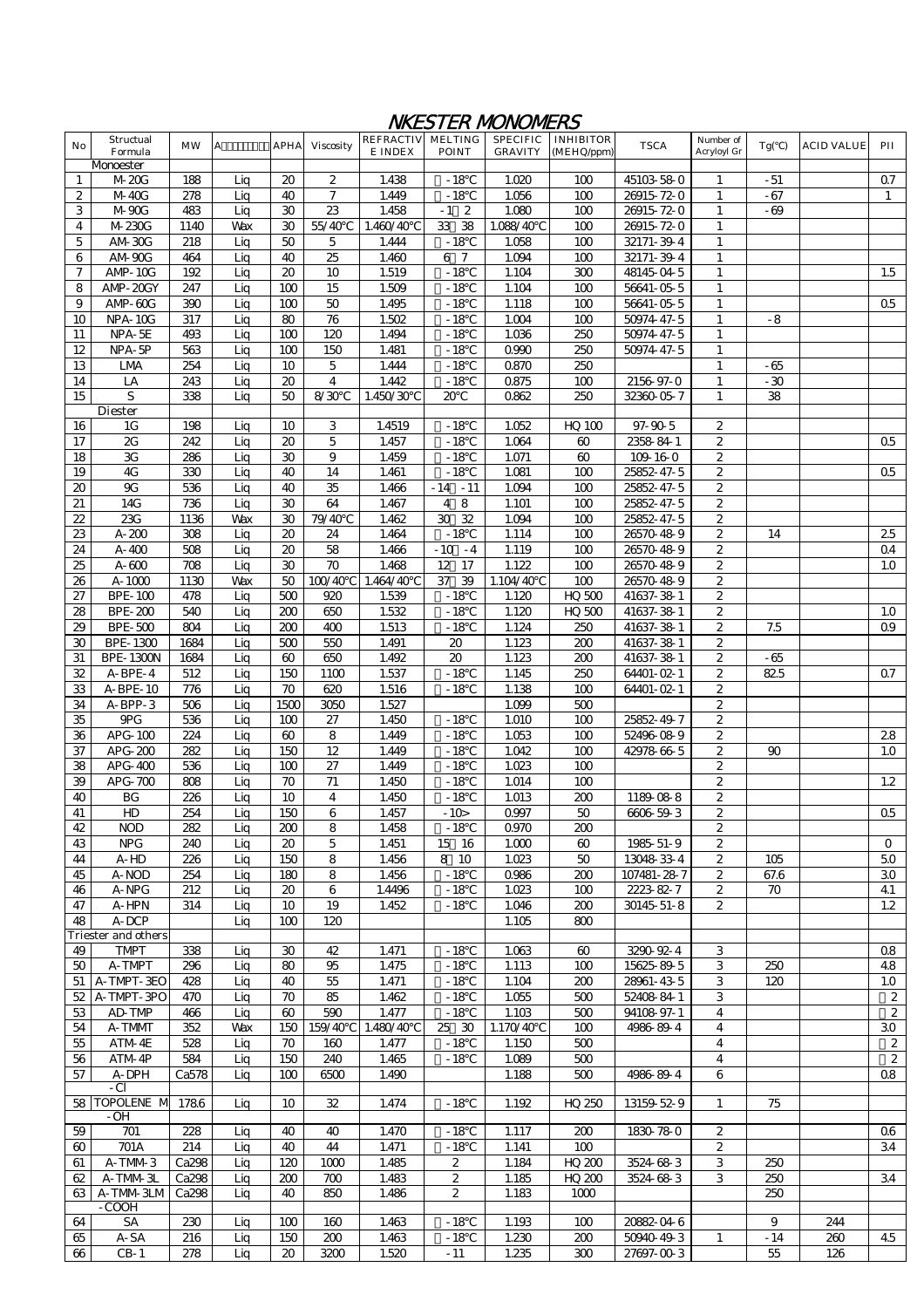## Physical property list of the urethane (meth)acrylate SHIN-NAKAMURA CHEMICAL CO., LTD.

|                                         | <b>PRODUCT</b><br><b>NAME</b> | <b>MOLECULAR</b><br><b>WEIGHT</b> | <b>NUMBER OF</b><br><b>FUNCTIONAL</b><br><b>GROUP</b> | <b>COLOR</b><br>(APHA) | <b>VISCOSITY</b><br>(mPa s/ | <b>GROWTH</b><br>RATE (%) | <b>TENSILE</b><br><b>STRENGTH</b><br>(kq/c) | <b>PENCILE</b><br><b>HARDNESS</b> | <b>DILUENT</b>                 | CAS.             | <b>APPLICATION</b>         |  |  |
|-----------------------------------------|-------------------------------|-----------------------------------|-------------------------------------------------------|------------------------|-----------------------------|---------------------------|---------------------------------------------|-----------------------------------|--------------------------------|------------------|----------------------------|--|--|
|                                         | U-2PPA<br>482                 |                                   | $\overline{2}$                                        | 30                     | 20,000/40                   |                           |                                             | 2H                                |                                | 120705-63-7      |                            |  |  |
|                                         | <b>U-4HA</b>                  | 596                               | 4                                                     | 20                     | 20,000/25                   |                           |                                             | 7H                                |                                | 91105-84-9       |                            |  |  |
| Urethane                                | U-6HA                         | 1,019                             | 6                                                     | 30                     | 40,000/50                   |                           |                                             | 4H                                |                                | 121484-12-6      |                            |  |  |
| acrylate                                | UA-100H                       |                                   | 6                                                     | 70                     | 230/25                      |                           |                                             | 7H                                | Toluene(20%)                   | $77001 - 81 - 1$ | Paper Wood Plastics Hard   |  |  |
| for the                                 | U-6LPA                        | 818                               | 6                                                     | 70                     | 400,000/25                  |                           |                                             | H                                 |                                | 99898-53-0       | corting (UV/EB cure)       |  |  |
| hard coat                               | <b>U-15HA</b>                 | 2300                              | 15                                                    | 70                     | 45,000/40                   |                           |                                             | 7H                                |                                | 167972-43-2      |                            |  |  |
|                                         | UA-32P                        |                                   | 9                                                     | 80                     | 18000/25                    |                           |                                             | $\overline{d}$                    | PGMAC(25%)*1                   | 99898-53-0       |                            |  |  |
|                                         | U-324A                        | 1,300<br>350                      | 6 10                                                  | 70                     | 20,000/40                   |                           |                                             | 7H                                |                                |                  |                            |  |  |
|                                         | UA-NDP                        |                                   | $\overline{2}$                                        | 50                     | 25,000/25                   |                           |                                             | 2H                                | $A$ -IND $(30\frac{a^{2}}{2})$ |                  |                            |  |  |
| Urethane<br>methacrylate for            | $U - 4H$                      | 624                               | 4                                                     | 30                     | 20,000/25                   |                           |                                             | 7H                                |                                | 80937-22-0       | Hard corting (UV/EB cure)  |  |  |
| the hard coat                           | U-6H                          | 1,047                             | 6                                                     | 20                     | 70,000/50                   |                           |                                             | 4H                                |                                |                  |                            |  |  |
|                                         | U-108A                        | 1,600                             | $\overline{2}$                                        | $\overline{30}$        | 42000/40                    | 120                       | $\overline{70}$                             | $\overline{6B}$                   |                                | 152187-46-7      |                            |  |  |
|                                         | U-200AX                       | 2700                              | $\overline{2}$                                        | 100                    | 85,000/40                   | 220                       | 90                                          | 6B                                |                                |                  | Adhesive, adhesive, etc    |  |  |
|                                         | <b>UA-511</b>                 | 3000                              | $\overline{2}$                                        | 70                     | 80,000/25                   | 80                        | 75                                          | $\overline{6}B$                   | $A-NOD(15%)^2$                 |                  |                            |  |  |
| Urethane                                | U-412A                        |                                   | $\overline{2}$                                        | 30                     | 20,000/25                   | 120                       | 10                                          | $\overline{a}$                    |                                | 73297-27-5       |                            |  |  |
| acrylate                                | UA-4200                       | 1,300                             | $\overline{2}$                                        | 50                     | 2000/25                     | 30                        | 20                                          | $\bigoplus$                       |                                | 199875-93-9      |                            |  |  |
| for the                                 | <b>UA-4400</b>                | 1,300                             | $\overline{2}$                                        | 100                    | 2000/25                     | 30                        | 30                                          | $\epsilon$ B                      |                                | 52404-32-7       |                            |  |  |
| soft coat                               | <b>UA-340P</b>                | 13,000                            | $\overline{2}$                                        | 60                     | 30,000/25                   | 150                       | 8                                           | $\epsilon$ B                      | APG-700 (20%)                  | 73297-27-5       |                            |  |  |
|                                         | <b>UA-2235PE</b>              |                                   | $\overline{2}$                                        | 40                     | 17,000/25                   | 40                        | 20                                          | 2B                                | APG-700 (20%)                  | 131539-14-5      |                            |  |  |
|                                         | <b>UA-160TM</b>               | 1600                              | $\overline{2}$                                        | 30                     | 23,000/40                   | 85                        | 80                                          | 2B                                |                                | 82339-25-1       |                            |  |  |
|                                         | UA-6100                       | 2300                              | $\overline{2}$                                        | 60                     | 90,000/40                   | 70                        | 170                                         | <b>3B</b>                         |                                |                  |                            |  |  |
|                                         | UA-6200                       | 3,300                             | $\overline{2}$                                        | 60                     | 15,000/50                   | $\overline{90}$           | 20                                          | $\overline{a}$                    |                                |                  |                            |  |  |
| Urethane<br>methacrylate for            | $U-108$                       |                                   | $\overline{2}$                                        | $\infty$               | 30,000/40                   | 100                       | 180                                         | $\bigoplus$                       |                                | 221238-16-0      | Adhesive, adhesive, etc    |  |  |
| the soft coat                           | <b>UA-4000</b>                |                                   | $\overline{2}$                                        | 70                     | 2000/25                     | 130                       | 10                                          | $\overline{\text{d}}$             |                                |                  |                            |  |  |
| Urethane                                | <b>UA-122P</b>                | 1,100                             | $\overline{c}$                                        | 50                     | 43,000/40                   | 50                        | 220                                         | 2H                                | AMP-20GY(20%)                  | 167940-08-1      |                            |  |  |
| acrylate for<br>the                     | UA-5201                       | 1,000                             | $\overline{2}$                                        | 40                     | 43,000/25                   | 40                        | 250                                         | H <sub>B</sub>                    |                                |                  | Adhesive, adhesive, etc    |  |  |
| toughness                               | UA-512                        | 2800                              | $\overline{2}$                                        | 200                    | 250,000/25                  | 100                       | 300                                         | 5B                                | APG-200 (30%) <sup>*2</sup>    |                  |                            |  |  |
| type                                    | UA-6373P                      |                                   | 3                                                     | 100                    | 35,000/25                   |                           |                                             | $\overline{\text{}}$              |                                |                  |                            |  |  |
|                                         | UA-W2A                        | 4,200                             | $\overline{2}$                                        | $\omega$               | 30,000/25                   | 140                       | 16                                          | $\overline{6B}$                   |                                | 131539-14-5      |                            |  |  |
| Urethane                                | UA-W2                         | 4,200                             | $\overline{2}$                                        | 50                     | 30,000/25                   | 180                       | 24                                          | 6B                                |                                | 167940-07-0      | Photo sensitive resin etc. |  |  |
| (meth)acrylate for<br>the water soluble | UA-7000                       | 1,500                             | $\overline{2}$                                        | 20                     | 3,000/25                    | 20                        | 30                                          | 5B                                |                                |                  |                            |  |  |
| type                                    | UA-7100                       | 2000                              | 3                                                     | 20                     | 30,000/25                   | 30                        | 40                                          | $\mathbf{B}$                      |                                |                  |                            |  |  |
|                                         | UA-7200                       |                                   | 36                                                    | 30                     | 60,000/25                   |                           |                                             | 3H                                |                                |                  |                            |  |  |

\*1)PGMAC: Propylene glycol monomethylether acetate(b.p:146℃)

\*2)NK ESTER(Our products)